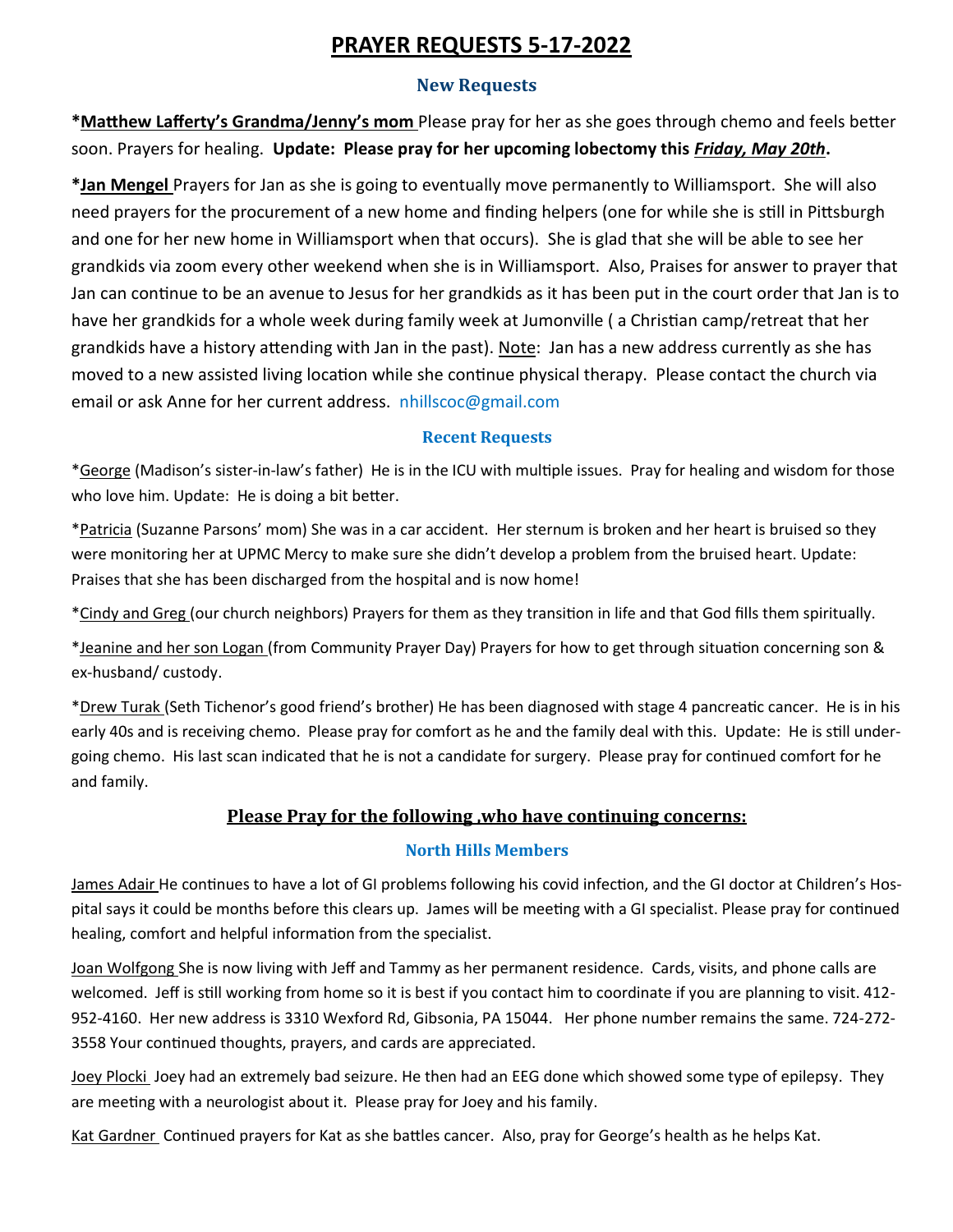Wilma Prochaska She has a heart condition that restricts her activity and her ability to get out. Please pray for her. Wilma is coming along slow but sure after her shoulder replacement therapy. The physical therapist told Wilma to expect her pain to last 6 to 8 weeks and her therapy will be 3 to 4 months. Please pray for Wilma as she continues to heal and receive therapy.

#### **Friends and Family**

Cindy Nuckolls (Vivian Parker's daughter's, Holly, Mother-in-law) Her cancer has metastasized and Cindy is struggling with her chemo. Please keep her in prayer.

Dennis Prochaska (Wilma Prochaska's nephew) Please pray for Dennis's strength and comfort. Also pray for his family. He is diagnosed with ALS (Lou Gehrig's disease). Update: Dennis is now in need of help with his daily activities. His three grown sons, who don't live far and his fiancé are all sharing the responsibility. They are taking it one day at a time. Please pray for strength and peace for all of them.

Dmitriy's family and the Ukraine (The Rausch's son-in-law, Jennifer's husband) Please pray for them as they are from the Ukraine and are needing safety during this crisis.

Justin Aikens (Susan Parson's brother) He is in need of a living donor for a liver transplant. Please pray that he is able to find a match/someone willing to donate part of their liver for him very soon.

Karen & 12 year old son (Phyllis Renner's co-worker) Karen's son was diagnosed with Lymphoma and will have to undergo chemotherapy. Please pray for them.

Kenny Branson (KC Branson's dad) He was diagnosed with cancer and is receiving treatments. Please pray for his health but more importantly for his spirit and his faith and that he can use this trial to glorify God and reach doctors, nurses and concerned family members with the gospel.

Levi and Lainey Chisholm (Friends of the Steigerwalds) They are 2 year old twins that had a bad accident. Please pray for continued healing for both with special prayers of a miracle for Levi.

Louise Craft **(**Amy McCumsey's aunt) Please pray for her as she has colon cancer. Prayers for continued positive health are appreciated.

Nate Moore Prayers for Nate, a senior at Eden, who fell and fractured his neck with immediate paralyzing effects. Please pray for his family, Eden Christian school, teachers, students, who were with him during the fall, his friends, and students in the school. Praying also for this to not harden student's hearts and for healing to be given to God's glory.

Pam Kos (Tom Kos's sister-in-law) Prayers while she continues her kidney dialyses.

Riley Faith (Phyllis Renner's friend's granddaughter) She is 4 years old and fighting stage 4 cancer.

Tina Oshlick (Buddy Veiga's cousin) Prayers for Tina as she fights bone cancer with expensive weekly treatments while caring for her young autistic son. Her cancer continues to spread despite experimental and traditional treatments. She continues to get treatment for the cancer and they remain cautiously optimistic that she will continue to be able to tolerate the Chemo.

# **Christian Concerns:**

The Church Prayers for Christian unity. Prayers for the efforts to grow and plant. Prayers for all unspoken requests.

Marriages Please pray, as there are many struggling.

Prayers for the lost and those seeking the Lord.